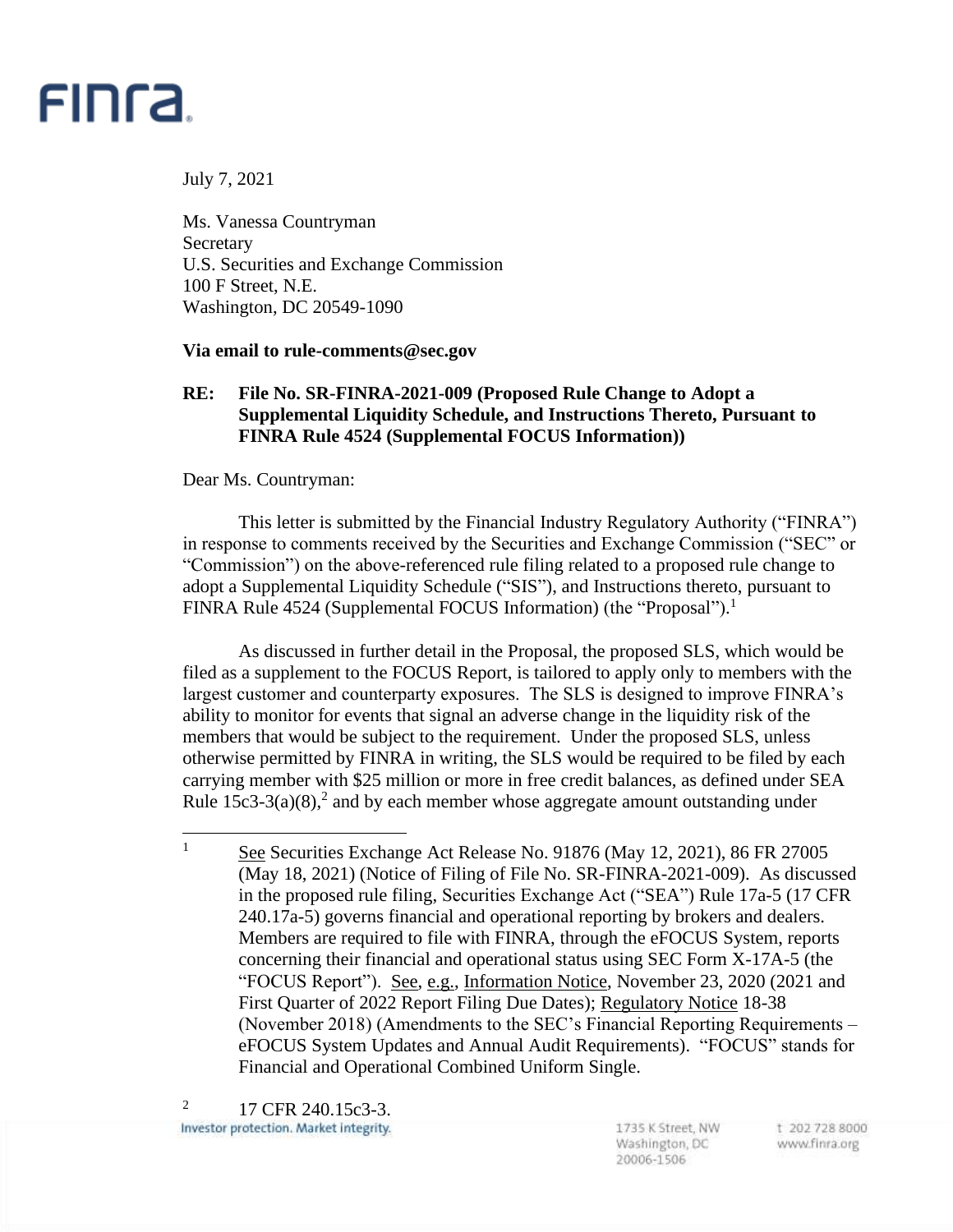Ms. Vanessa Countryman July 7, 2021 Page 2

repurchase agreements, securities loan contracts and bank loans is equal to or greater than \$1 billion, as reported on the member's most recently filed FOCUS report. As proposed, the SLS must be completed as of the last business day of each month (the "SLS date") and filed within 24 business days after the end of the month. A member need not file the SLS for any period where the member does not meet the \$25 million or \$1 billion thresholds. FINRA noted that, with these \$25 million and \$1 billion thresholds, the Proposal would apply to approximately 85 to 100 members that have the largest customer and counterparty exposures, and as such, is tailored to apply to members whose liquidity events could have the greatest potential impact on customers, counterparties, and markets.

The Commission published the Proposal for public comment in the Federal Register on May 18, 2021 and received one comment in response to the Proposal.<sup>3</sup> FINRA submits this response to the commenter's material concerns.

SIFMA acknowledged the extensive outreach and discussions in which FINRA engaged with industry participants in developing the proposed SLS. SIFMA noted that FINRA, with a view to potential burdens on firms that are in bank holding companies ("BHCs"), has aligned categories in the proposed SLS with reporting required for purposes of the Complex Institution Liquidity Monitoring Report (referred to as "FR 2052a") by the Federal Reserve Board. SIFMA suggested however that FINRA should delay implementation of the SLS, pending potential implementation of changes in FR 2052a reporting requirements. SIFMA suggested the SLS should map to or correspond with the potential new framework of FR 2052a reporting.

In response, as discussed in the Proposal, FINRA believes that the proposed SLS serves an important regulatory purpose, because access to the information that would be reported on the SLS is important for FINRA to efficiently monitor on an ongoing basis the liquidity profile of members.<sup>4</sup> FINRA noted that the information would facilitate FINRA's efforts to understand and respond to firms that may appear similar based on their balance sheet, but in fact have different liquidity risk profiles, which could negatively impact their ability to fund their operations during periods of market or other stress events. In the absence of this reporting requirement, FINRA would need to request this information repeatedly on a firm-by-firm basis as need arises, resulting in similar, or even potentially larger, costs for the firms. FINRA noted that events in connection with market volatility and other stress stemming from the COVID-19 pandemic, and events such as the extreme price volatility of certain stocks in January 2021, have reinforced the importance of

<sup>&</sup>lt;sup>3</sup> See Letter from Kevin Zambrowicz, Managing Director & Associate General Counsel, Securities Industry and Financial Markets Association, to Vanessa Countryman, Secretary, SEC, dated June 8, 2021 ("SIFMA").

<sup>4</sup> See Proposal, 86 FR at 27006.